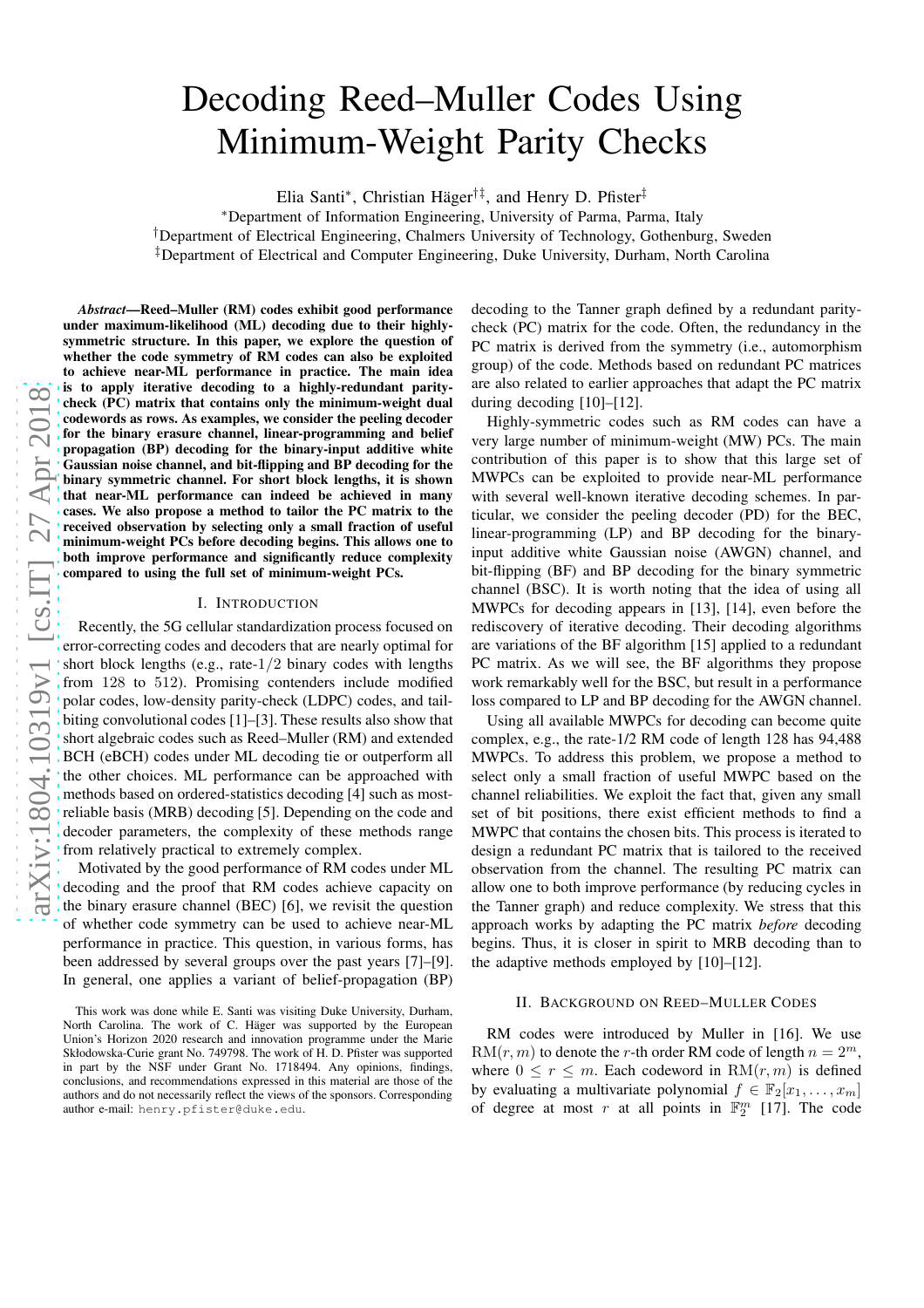RM $(r, m)$  has minimum distance  $d_{\text{min}} = 2^{m-r}$  and dimension  $k = {m \choose 0} + \cdots + {m \choose r}.$ 

#### *A. Number of Minimum-Weight Parity Checks*

For a binary linear code, the codewords of the dual code define all valid rows of the PC matrix. Since the dual code of  $RM(r, m)$  is  $RM(m - r - 1, m)$ , the MWPCs of  $RM(r, m)$ thus have weight  $2^{m-(m-r-1)} = 2^{r+1}$ . In order to determine the number of MWPCs for  $RM(r, m)$ , one may use the fact that each MW codeword of  $RM(m-r-1, m)$  is the indicator vector of an  $(r + 1)$ -dimensional affine subspace of  $\mathbb{F}_2^m$  [17]. Based on this, one can show that the number of MWPCs is given by [17]

$$
F(r,m) = 2^{m-r-1} \prod_{i=0}^{r} \frac{2^{m-i} - 1}{2^{r+1-i} - 1}.
$$
 (1)

For example, the  $[128, 64, 16] \text{ code}^1 \text{ RM}(3, 7)$  has 94,488 weight-16 PCs.

#### *B. Generating Minimum-Weight Parity Checks*

The connection between MWPCs and affine subspaces also provides an efficient method for generating a MWPC that is connected to any given set of  $r+2$  codeword bits. In particular, one can simply complete the affine subspace containing the chosen  $r + 2$  points. If the chosen set of points is not affinely independent, then one can extend the set to define an  $(r+1)$ dimensional affine subspace. This procedure is described in Algorithm 1. The algorithm will be used to construct a PC matrix for  $RM(r, m)$  that is tailored to a particular received sequence. This procedure is described in the next section.

#### III. PARITY-CHECK MATRIX ADAPTATION

The PC matrix containing all MW dual codewords as rows is denoted by  $H_{\text{full}}$ . This matrix can be used directly for iterative decoding, e.g., BP decoding. In general, however, the decoding complexity for the considered iterative schemes scales linearly with the number of rows in the PC matrix. Thus, depending on the RM code, decoding based on the full matrix  $H_{\text{full}}$  may result in high complexity.

On the other hand, not all the rows of  $H_{\text{full}}$  are equally useful in the decoding of a particular received observation vector  $\mathbf{y} = (y_1, \dots, y_n)^\top$ . For instance, if all the bits involved in a given PC are relatively unaffected by the channel, the associated PC would be uninformative for the decoding process. Therefore, our approach to reduce complexity is to pick only the rows of  $H_{\text{full}}$  that are expected to be useful for the decoding. The choice of rows is based on  $y$  and the resulting PC matrix containing the subset of rows is denoted by  $H_{sub}$ .

**Algorithm 1** For RM $(r, m)$ , generate MWPC  $w \in \mathbb{F}_2^n$  with ones in bit positions  $i_1, \ldots, i_{r+2} \in \{1, \ldots, n\}$ , where  $n = 2^m$ 

- 1: Let row-vector  $v_j \in \mathbb{F}_2^m$  be the binary expansion of  $i_j 1$
- 2: Form matrix  $\mathbf{A} \in \mathbb{F}_2^{(r+1)\times m}$  with rows  $\mathbf{a}_j = \mathbf{v}_j \oplus \mathbf{v}_{r+2}$
- 3:  $B \leftarrow$  reduced row echelon form of A
- 4: while  $B$  contains all-zero rows do
- 5: In first column that is not equal to a unit vector, add a one at row position of the first all-zero row
- 6: end while
- 7: Initialize  $w \in \mathbb{F}_2^n$  to the all-zero vector
- 8: for all  $l \in \{0, \ldots, 2^{r+1}-1\}$  do
- 9:  $u_l \leftarrow m$ -bit binary expansion of l

10:  $\mathbf{z}_{l} \leftarrow \mathbf{u}_{l} \boldsymbol{B} \oplus \mathbf{v}_{r+2}$ 

11:  $s_l \leftarrow$  integer represented by binary expansion  $z_l$ 

12:  $\mathbf{w}_{s_l+1} \leftarrow 1$ 

13: end for

# *A. General Idea*

In order to illustrate the general idea, suppose the codeword bits are transmitted through a channel and the received values are classified either as *good* or *bad*. For example, on the BEC an unerased bit would be labeled good while an erased bit would be called bad. Then, Algorithm 1 can be used to generate a MWPC that contains one bad bit of interest,  $r + 1$ randomly chosen good bits, and some set of  $2^{r+1} - r - 2$  other bits. From an information-theoretic point of view, this MWPC is expected to provide more information about the bad bit of interest than a random MWPC because it involves a guaranteed number of  $r + 1$  good bits. Repeating this process allows one to generate a PC matrix for  $RM(r, m)$  that is biased towards informative MWPCs.

#### *B. Reliability Criterion*

As a first step, the bit positions  $I = \{1, 2, 3, \ldots, n\}$  are divided into two disjoint sets  $G$  and  $B$  based on their reliability. To that end, one first computes the vector of log-likelihood ratios (LLRs)  $\boldsymbol{\gamma} = (\gamma_1, \dots, \gamma_n)^\top \in \mathbb{R}^n$  based on the received vector y. The vector  $\gamma$  is then sorted, i.e.,  $(t_1, \ldots, t_n)$  is a permutation of bit indexes such that  $i > j \Rightarrow |\gamma_{t_i}| \ge |\gamma_{t_j}|$ . We then set  $G = \{t_k \in I : k \leq fn\}$  and  $B = I - G$ , where  $0 \le f \le 1$  is a tunable parameter and fn is assumed to be an integer.

*Remark* 1*.* The LLR sorting can be applied for an arbitrary binary-input memoryless channel with the exception of the BSC. The BSC is discussed separately in Sec. V-C below.

*Remark* 2*.* The use of sorting may be avoided by instead thresholding the LLRs. However, our numerical studies showed that this results in some loss for the short block-lengths we considered.

#### *C. Tailoring* H*sub to the Received Vector*

The sets of reliable and unreliable bit positions  $G$  and  $B$ are then used to generate an overcomplete PC matrix that is tailored to the received vector  $y$ . The proposed method is

<sup>&</sup>lt;sup>1</sup>A linear code is called an [n, k, d] code if it has length n, dimension k, and minimum-distance d.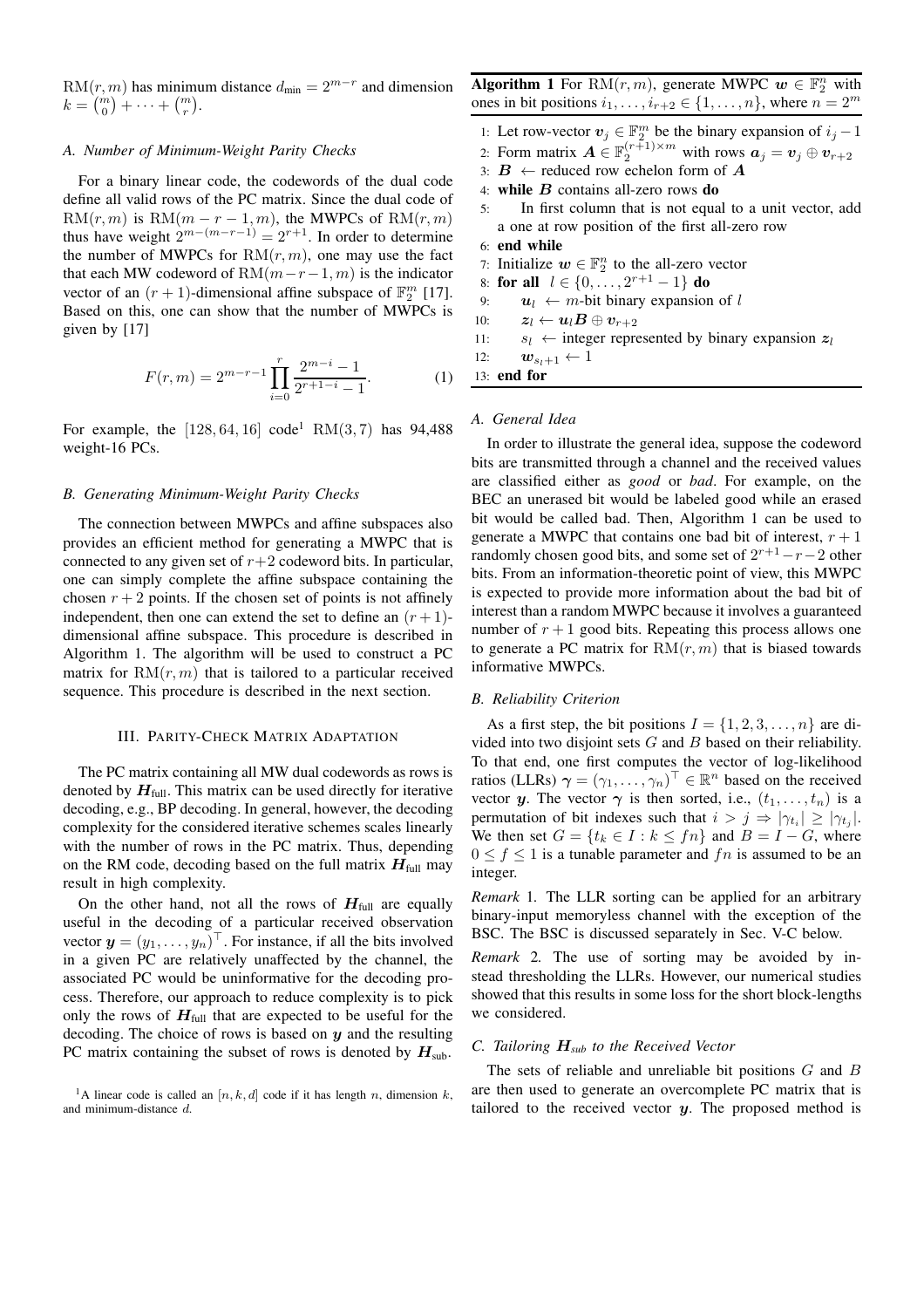Algorithm 2 For index sets  $G/B$  of good/bad bits, generate a tailored PC matrix  $H<sub>sub</sub>$  with s rows

|    | 1: Initialize $H_{sub}$ to an empty matrix               |
|----|----------------------------------------------------------|
|    | 2: while $H_{sub}$ has less than s rows do               |
| 3: | for all $b \in B$ do                                     |
| 4: | Draw $\{g_1, \ldots, g_{r+1}\}\$ random positions from G |
| 5: | Generate MWPC w based on $\{b, g_1, \ldots, g_{r+1}\}\$  |
| 6: | if w is not already a row in $H_{sub}$ then              |
| 7: | Append row w to $Hsub$                                   |
| 8: | end if                                                   |
| 9: | end for                                                  |
|    | $10:$ end while                                          |

illustrated in Algorithm 2 below, where  $s \in \mathbb{N}$  is the targeted number of rows of  $H<sub>sub</sub>$ . Essentially, one iterates through the set of unreliable bit positions B, pairing at each step one unreliable bit with  $r + 1$  reliable ones. Based on the resulting set of  $r + 2$  bit positions, Algorithm 1 is then used to generate a MWPC (line 5). The generated MWPC is accepted if it does not already exist in  $H_{sub}$ . We remark that the if-condition in line 6 of Algorithm 2 can be implemented very efficiently by applying a hashing function to the vector  $w$  and storing the result in a hashtable.

#### IV. DECODING ALGORITHMS

In this section, we briefly review the decoding algorithms that are used in this paper.

### *A. Peeling Decoder*

The PD is an iterative decoder for binary linear codes transmitted over the BEC [15]. It operates on the PC matrix of the code and tracks whether the value of each bit is currently known or unknown. If there is a PC equation with exactly one unknown bit, then the value of that bit can be computed from the equation and the process is repeated. Once there is no such PC, the algorithm terminates.

#### *B. Belief Propagation*

BP decoding is an iterative method for decoding binary linear codes transmitted over memoryless channels [15]. It works by passing messages along the edges of the Tanner graph. If the graph is a tree, then BP decoding produces optimal decisions. In general, it is suboptimal and its loss in performance is often attributed to cycles in the graph.

For a code whose Tanner graph has many cycles, it is known that introducing a scaling parameter can improve performance [7]. When using a redundant PC matrix, this can also be motivated by the existence of correlations between input messages to a bit node. Since BP is based on an independence assumption, these correlations typically cause it to generate bit estimates that are overconfident. If these messages are represented by LLRs, then this overconfidence can be reduced by scaling messages by a constant less than one. This approach was also proposed to mitigate the overconfidence associated with min-sum decoding [18]. In this work, the input messages to the bit nodes are scaled by the factor w.

## *C. Linear-Programming Decoding*

LP decoding was introduced in [19]. It is based on relaxing the ML decoding problem into the linear program

$$
\min \sum_{i=1}^n x_i \gamma_i \text{ subject to } \mathbf{x} \in \bigcap_{j \in \mathcal{J}} \mathcal{P}_j,
$$

where  $P_j$  denotes the convex hull of all  $\{0, 1\}^n$  vectors that satisfy the  $j$ -th PC equation. If the solution vector lies in  $\{0, 1\}^n$ , then it is the ML codeword. In theory, a nice property of LP decoding is that the answer is static and does not depend on the presence of cycles in the Tanner graph. But, in practice, solving the LP with conventional solvers can be slow and cycles may affect the convergence speed.

We employ LP decoding using the alternating direction method of multipliers (ADMM), as proposed in [20]. The method is based on an augmented Lagrangian which is parameterized by a tunable scaling parameter  $\mu > 0$  [20, Eq. (3.2)]. Then, LP decoding can be implemented as a message-passing algorithm with an update schedule similar to BP, where the update rules can be found in [20, Sec. 3.1]. The algorithm stops after  $T_{\text{max}}$  iterations or when a valid codeword is found.

#### *D. Bit-Flipping Decoding*

BF is an iterative decoding method for binary linear codes transmitted over the BSC [15]. In its simplest form, it is based on flipping a codeword bit that maximally reduces the number of PC equations that are currently violated. In one case, we also compare with the weighted BF (WBF) decoder proposed in [13]. This extends the idea to general channels by including weights and thresholds to decide which bits to flip.

#### *E. Most-Reliable Basis Decoding*

MRB decoding, which was introduced by Dorsch in 1974 [5], is based on sorting the received vector according to reliability (similar to Algorithm 2). After sorting, it uses linear algebra to find an information set (i.e., a set of positions whose values determine the entire codeword) containing the most reliable bits. Then, it assumes there are at most  $\nu$  errors in the  $k$  reliable positions. Then, one can encode the information set implied by each of these error patterns and generate a list of  $\binom{k}{\nu}$  candidate codewords. Finally, the ML decoding rule is used to choose the most-likely candidate codeword.

#### V. NUMERICAL RESULTS

For the numerical results, we consider various RM codes with length  $n = 32$  and  $n = 128$ . The code parameters are summarized in Table I. For all data points, at least 100 codeword errors were recorded.

#### *A. The Binary Erasure Channel*

For a linear code on the BEC, the complexity of ML decoding is at most cubic in the block-length [15]. Still, the BEC provides a useful proving ground for general iterativedecoding schemes. In this section, we evaluate the PD for RM codes with redundant PC matrices derived from the complete set of MWPCs.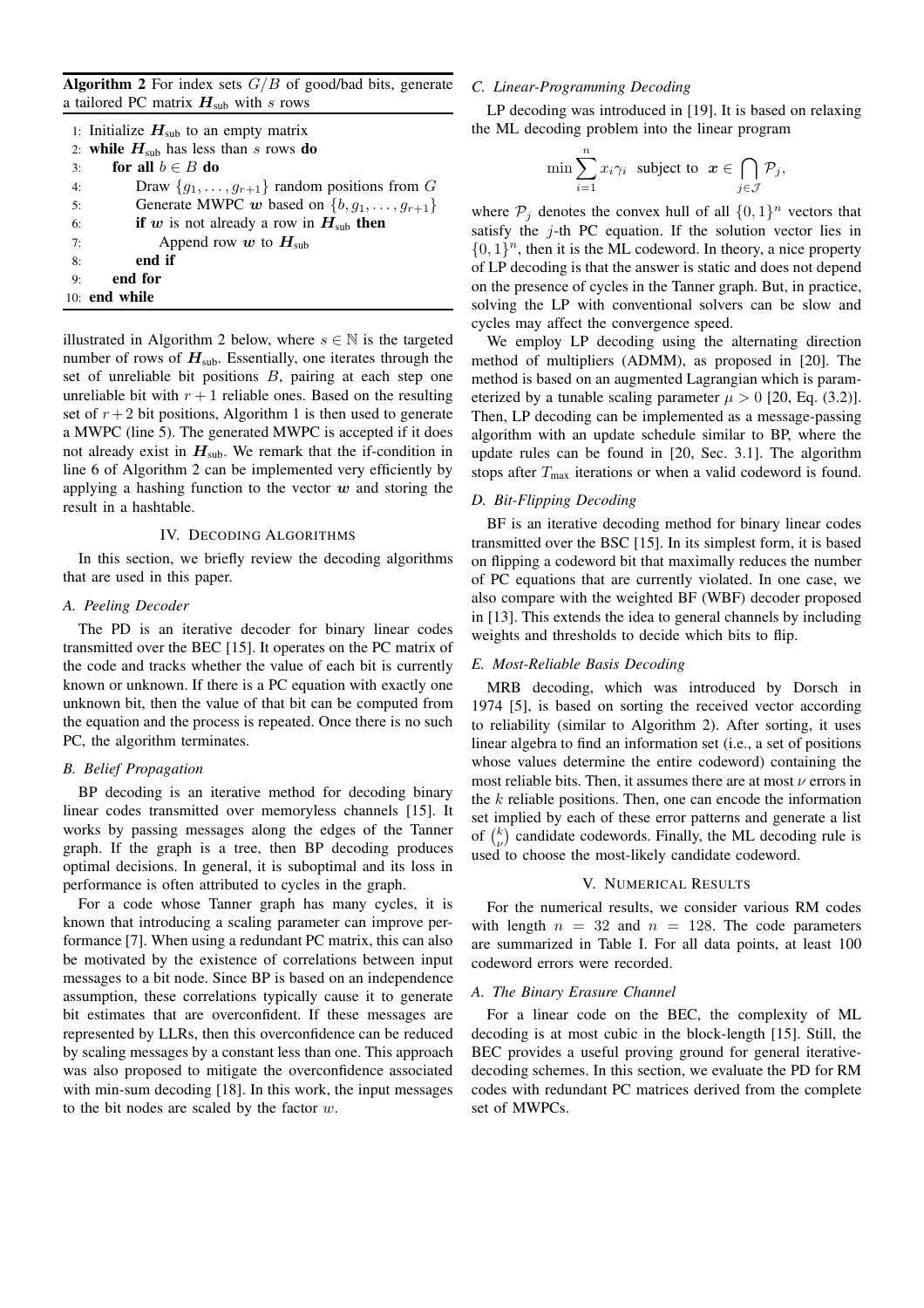

(a) Block-failure rate versus channel-erasure rate on the BEC for  $RM(2, 5)$  and  $RM(3, 7)$ 



(b) Block-error rate versus  $E_b/N_0$  in AWGN for  $RM(3, 7)$  with  $w = 0.05$ 





Fig. 1. Results of three numerical performance comparisons

For brevity, we focus only on the rate- $1/2$  codes  $RM(2, 5)$ and RM(3, 7). Fig. 1a shows simulation results for ML decoding, the PD with all MWPCs (100%), and the PD when the PC matrix is tailored to the received sequence using a fixed fraction of available MWPCs. Note that for the BEC, the sets G and B used in Algorithm 2 are simply the unerased and erased bits, i.e., the LLR sorting is not employed.

For the shorter code, all three curves are quite close together. For the longer code, the PD matches the ML decoder when the full set of MWPCs is used. The performance loss of the low-complexity decoder is relatively small for the range tested.

#### *B. The Binary-Input Additive White Gaussian Noise Channel*

For the binary-input AWGN channel, we consider both LP and BP decoding. For the LP decoding, the ADMM solver is employed with parameters  $\mu = 0.03$  and  $T_{\text{max}} = 1000$ . For BP, we perform  $\ell = 30$  iterations and the weighting factor w is optimized for each scenario. As a comparison, we use MRB with  $\nu = 3$  to approximate ML performance.

First, we fix the number of rows in  $H_{sub}$  and illustrate how different strategies for picking MWPCs affect the performance under BP decoding. To that end, the code  $RM(3,7)$  is considered with  $s = 2835$ , i.e.,  $H_{sub}$  contains  $s/F(3, 7) \approx 3\%$  of the complete set of MWPCs. Simulation results are presented in Fig. 1b. The performance is shown for three different values for the parameter  $f$ . The proposed tailoring strategy leads to better performance compared to picking a random set of MWPCs, with a performance gain up to around 0.5 dB at a block-error rate of  $10^{-3}$ . It can also be seen that for an optimized choice of  $f = 1/4$ , the tailoring strategy leads to a better performance compared to using the full set of MWPCs. This can be attributed to the reduced number of cycles in the

TABLE I CODE PARAMETERS

| code     | $\boldsymbol{n}$ | k  | $d_{\min}$ |    | rate | F(r, m) |
|----------|------------------|----|------------|----|------|---------|
| RM(2, 5) | 32               | 16 | 8          | 8  | 0.5  | 620     |
| RM(2, 7) | 128              | 29 | 32         | 8  | 0.23 | 188,976 |
| RM(3,7)  | 128              | 64 | 16         | 16 | 0.5  | 94,488  |
| RM(4,    | 128              | 99 | 8          | 32 |      | 10,668  |

Tanner graph for  $H_{sub}$  compared to  $H_{full}$ . In the following, we fix  $f = 1/4$  for all other simulations, noting that it may be possible to increase performance by re-optimizing  $f$  for each considered case. We also remark that for LP decoding, similar observations regarding the optimal value of  $f$  can be made and the results are omitted.

Simulation results for  $RM(2, 5)$  using LP and BP decoding are shown in Fig. 1c. For this code, LP decoding outperforms BP decoding and gives virtually identical block-error rates as MRB decoding using both  $H_{\text{full}}$  and  $H_{\text{sub}}$  with 20% of available MWPCs. For this case, it can be seen again that BP decoding benefits from using a sub-sampled PC matrix  $H<sub>sub</sub>$ compared to using  $H_{\text{full}}$ . Also, a simulation point based on WBF is included from [13] to show the superiority of LP and BP decoding. Comparing with [8, Fig. 5], these curves nearly match the ML results for the [31,16,7] BCH code and our "BP (10%)" result is quite close to their "MBBP  $l = 6$ " curve.

Lastly, we study the performance of three RM codes with length  $n = 128$  and a range of rates. The performance is shown in Fig. 2 for a varying number of rows in  $H_{sub}$ . From these graphs, we see that the best performance is achieved at a different fraction of rows for each code. In particular, one requires around 1890 rows for RM $(2, 7)$  (1% of  $H_{full}$ ), 4724 rows for RM $(3, 7)$  (5% of  $H_{full}$ ), and 1067 rows for RM(4,7) (10% of  $H_{\text{full}}$ ). These values were chosen so that the performance of the best scheme was roughly 0.25 dB from MRB at a block-error rate of  $10^{-2}$ .

#### *C. The Binary Symmetric Channel*

While the BEC reveals the locations where bits are lost and the binary-input AWGN channel gives soft information for each bit, the BSC provides no indication of reliability for received bits. As we saw in the last section, the performance in AWGN actually improves when a subset of more reliable MWPCs are used for BP decoding. On the BSC, however, it is not possible to advantageously select PCs for BP decoding. Similarly, decoders based on ordered statistics provide no gains on the BSC. Therefore, MRB cannot be used to provide a reference curve for the approximate ML performance.

We consider both BP and BF decoding for the BSC using  $H<sub>full</sub>$ , i.e., the full set of MWPCs. Fig. 3 shows our simulation